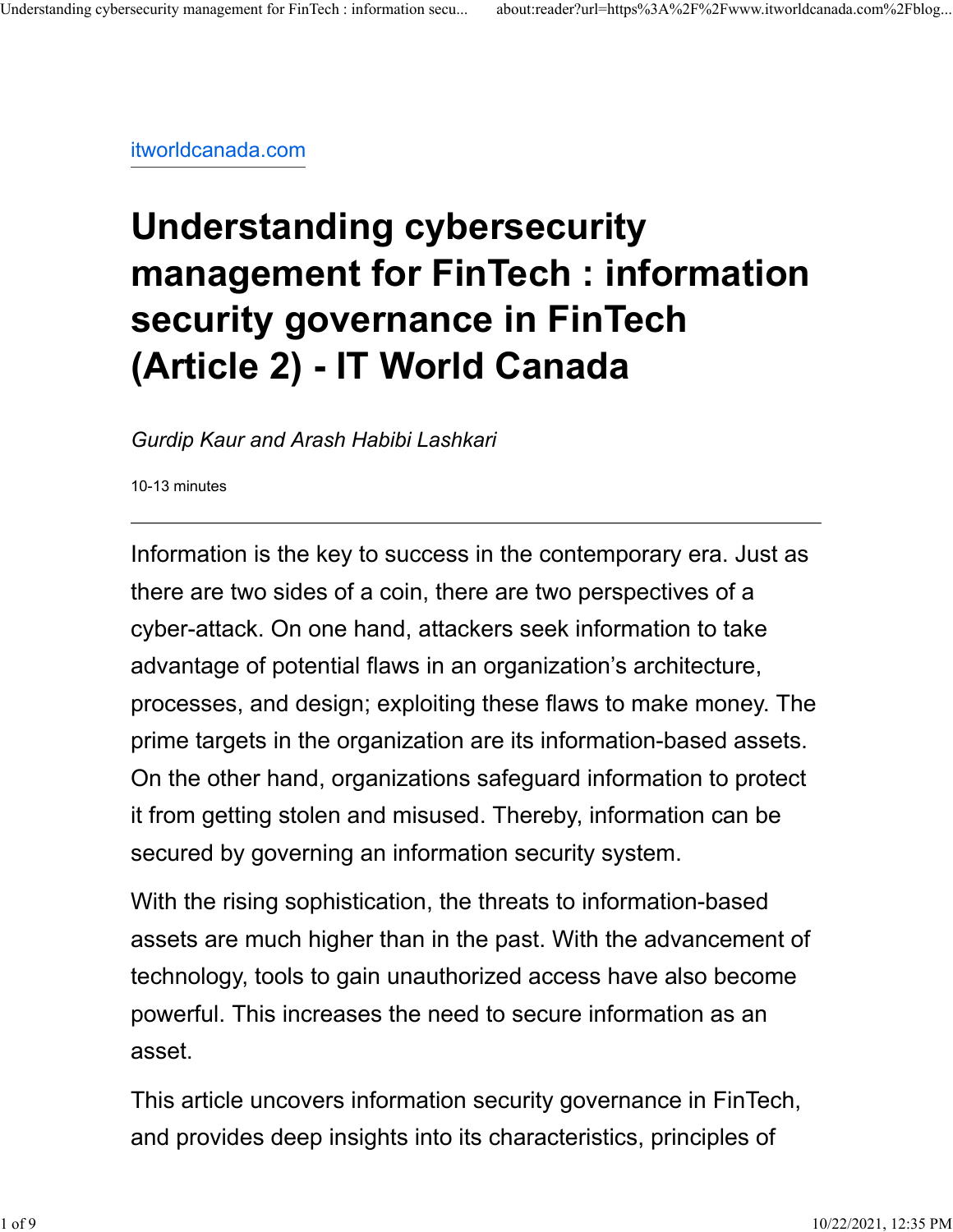good governance, and an integrated security governance framework. The content in this article is based on the extensive research work behind our book titled 'Understanding Cybersecurity Management for FinTech' published by Springer this year.

## What is information security governance?

Information security governance combines information security, and governance. Let us define these two terms separately first. Information security ensures that personal, private, confidential, and sensitive information is protected. Governance is the set of responsibilities and practices exercised by responsible individuals in an organization.

A comprehensive definition of information security governance is: *Information security governance is the practice of securing information and managing cyber risks to protect any kind of information required for effective working of the organization, in compliance with the information security policy and risk management strategy.*

## Importance of securing organizational information

Information security is an important part of enterprise-level security governance. It interacts with information technology (IT) operations, IT projects, and IT governance, where IT operations are considered current state of IT and IT projects are considered future state of IT.

Figure 1 demonstrates the basic structure of information security governance in an organization. At the top-level of the enterprise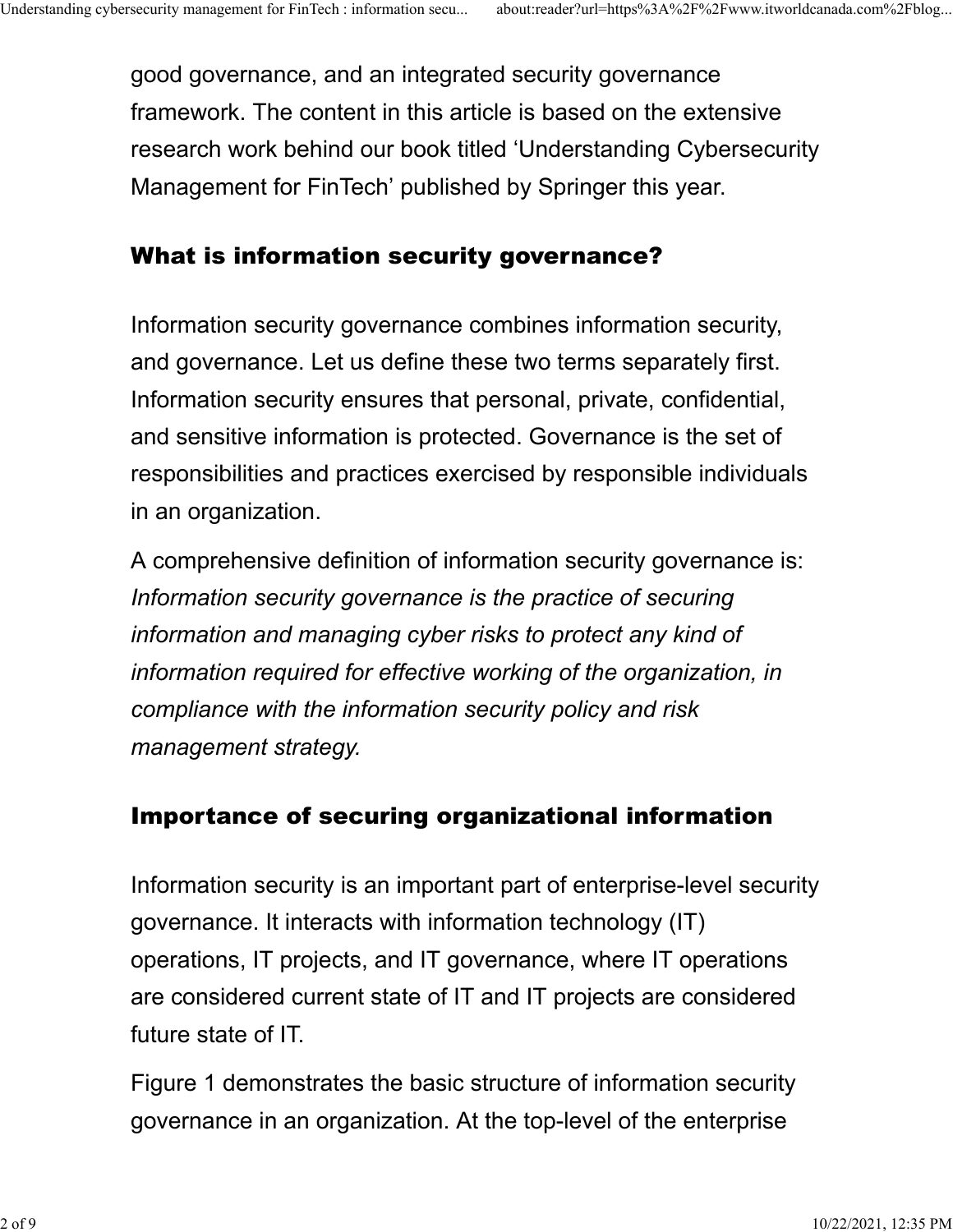exists corporate governance, which evaluates the standards and policies. It also directs the middle- and low-level management consisting of: IT governance, information security, IT operations, and IT projects. On the contrary, the bottom-up approach monitors the governance activities for the corporate governance.



**EVALUATE** 

**Enterprise Governance** 

Figure 1: Information Security Governance

Overall, information security governance performs following activities:

- Promotes valuable information security practices with a clear direction from top to bottom
- Controls the risk appetite of the enterprise by considering different domains, such as legal, finance, information technology, and regulatory compliance
- Creates an overall information security activity that reflects organization's needs and risk appetite levels